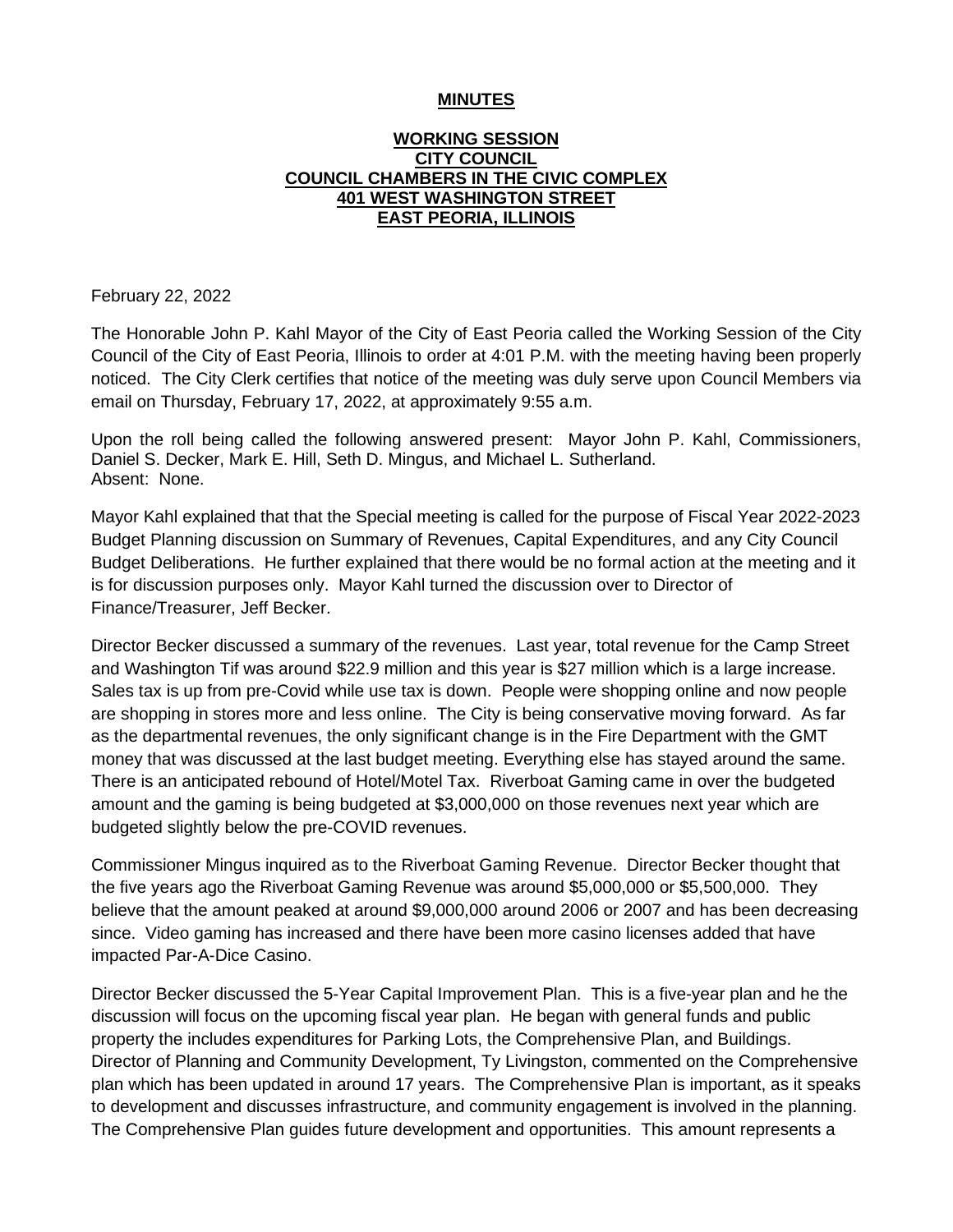## Page 2

dollar match for a grant, or we can utilize the Regional Planning Commission and pay for it out of pocket. The buildings amount is above and beyond normal maintenance from year to year. Police capital expenditures include squad cars, radios, Axon, and taser replacement with the last 3 years of a 5-year contract.

Chief Brodrick commented on Axon that is an all-in-one total solution for body worn cameras, interview rooms, and the in-car cameras and stored in the cloud instead of having three separate systems. This takes the officers hands out of dealing with the storage media as it is stored in the cloud. The Axon prevents liability and issues with data corruption and lost videos. It is the best total solution and provides coverage for the City and officers. There is savings in time in that it can send a link to the attorneys to have them pull up the information on their own. He explained that there are a few drawbacks that include the cost of the system. One safety feature called signal side arm where an officer draws a taser or firearm, it activates body-worn cameras and any in car camera within 30 meters of that draw. There is also a prerecord function. It also alleviates a lot of manpower needed with requests for information from the recordings. Mayor Kahl commented on the City of Pekin using this system, and the benefit that it has been to that department. Commissioner Hill commented on this being a benefit and efficiency that will be created with the new software. Commissioner Decker commented on the benefit of body worn cameras. The storage of the data is expensive; however, it is something that needs to be done.

Director Becker presented the Fire Capital Improvement Expenditures. Those planned expenditures include AED Replacement, Monitors, Air packs, a new Engine, new Truck, money for the new ICC Fire Station, and an ambulance. The ICC Fire Station \$500,000 is in addition to the grants received for the Fire Station Construction. Mayor Kahl explained that the numbers for construction of the ICC Fire Station have gone up due to the costs of materials and inflation increases. Fire Chief Knapp discussed a 2007 used truck that was purchased and is in good shape, the mileage is low and hours on it are low. The truck is around \$1,000,000 less than what a new truck would be today. Fire Chief Knapp explained that they are excited with this purchase and the savings.

Director Becker explained that a new Garbage with mechanical arms is planned in the Capital Improvement Plan. The arms are separate from the trucks and must be added. The bulk of the cost is the cost of the truck itself rather than the arms. Director Becker discussed Streets Capital Improvement Plan expenditures that include Radios, a Sweeper, and a Plow Truck. Garbage and Recycling/Streets Supervisor, Ric Semonski commented about the age of the plow trucks that will be replaced that are 12 and 14 years old.

Director Becker discussed the Camp Street TIF Capital Improvement Plan expenditures that include Camp and Riverside Drive intersection, Camp Street Trail and Trailhead that involves a grant, six HVAC Units replaced at Bass Pro, Striping, and Bass Pro maintenance. Director Livingston explained that there are opportunities for grant funding that is available regarding trail items. Mayor Kahl inquired about the proposed location of the trailhead. Director Livingston explained that the proposed location of the trailhead provides much more convenient access point and will likely be used more, and it is not a large parking lot. Commissioner Sutherland feels that the money needs to be spent on roads before it is spent on trails. The trail is already in place, this expenditure will be for the trailhead. Director Livingston said that this funding comes from separate funding from roads. Commissioner Hill commented finishing this project for the trail and that is a balance between the spending for the future and quality of life in the City. Commissioner Decker commented on focusing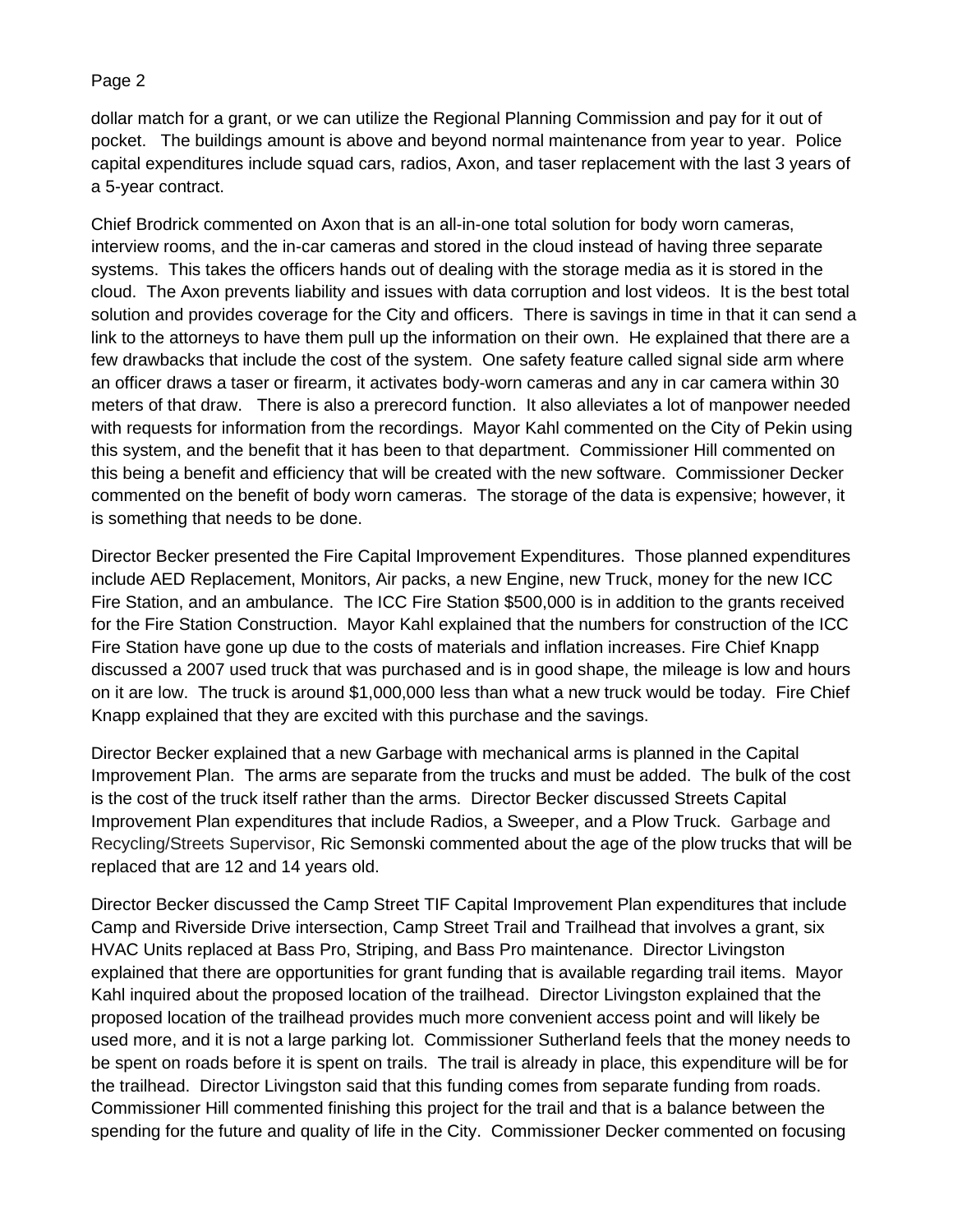# Page 3

on not just focusing on one area but the need for a well-rounded community and spending on roadways and on other items such as trails. He understands that people the roads are the most important and he feels that the City is focusing on the importance of the roads. He is supportive of this by trying to get things for all people, including those that want a better trail system. Director Becker commented on the West Washington TIF Capital Improvement plan for Striping, slab jacking, and sidewalks. The estimated capital improvement plan expenditures total around \$6,727,250 for the general fund for the next five years.

Director Becker presented the proposed Hotel/Motel Capital Improvement Plan expenditures for the next five years. Those proposed expenditures include, concrete/fence repair/paving/fields improvement and repairs, EastSide Centre addition and upgrades, purchase of an F-550 Truck, concession buildings repairs/improvements, EastSide Drive repairs, Festival Parking Lot improvements/repairs, EastSide Centre roof repairs/improvements, Winners Way repairs, Field Drags, purchase of an F-250, Gateway signage, and expenditures on railings and concrete repair.

Director Becker presented the Water/Sewer Capital Improvement Plan proposed expenditures for the next five years that includes a pipe saw, dump truck, backhoe, replacing a truck from 1996, Highview reconstruction, water and sewer main, Life Station Automation, Lift Station Replacement, SCADA Upgrade, and North Main Water Treatment Plant expenditures. Water & Wastewater Superintendent, Cord Crisler, discussed in more detail the capital improvement plan proposed expenditures for Water and Sewer. Commissioner Sutherland expressed gratitude to Superintendent Crisler for his work on the budget planning. Commissioner Sutherland explained that he would like to start a replacement plan for water and sewer main replacement, expressed enthusiasm to see \$600,000 for main replacement in the proposed capital improvement plan, and the interest in spending for more main replacement in the future.

Mayor Kahl commented on all of the needs and necessities of the City and the benefit of having a capital expenditure five year plan. He feels that the plan helps the city plan and move forward on projects.

Director Becker presented the Motor Fuel Tax Capital Improvement Plan proposed expenditures for the next five years. Those expenditures include Street Maintenance in the amount of \$1,000,000 for the upcoming fiscal year and \$900,000 in years 2-5. Other street projects outside of the Motor Fuel Tax expenditures include, Camp Street and Washington Street repairs, Highview Road repairs, and proposed expenditures on Street Maintenance total around \$8.9 million from MFT and other funds for the next five years. Supervisor Semonski and Commissioner Decker commented on Street projects for the coming year.

Mayor Kahl explained that there are projects that are not included in the capital expenditures plan. Mayor Kahl commented on the American Rescue Plan Act of 2021 ("ARPA") funds. The city has received the first half of around \$3.2 million. Mayor Kahl explained that new software is needed. He feels that the City is lacking in legal fees and efficiencies. He asked that the software upgrade begin this year. He commented on a needs assessment for engineering and construction and design for the Police Department Building so that it will be site ready when a site is found. The software upgrade is estimated around \$1.5 million, and he proposes taking \$500,000 of ARPA fund and spread the rest of the costs over the next several years. Commissioner Mingus explained that he is in favor of the software upgrade. He commented on the new fire station and explained that is will